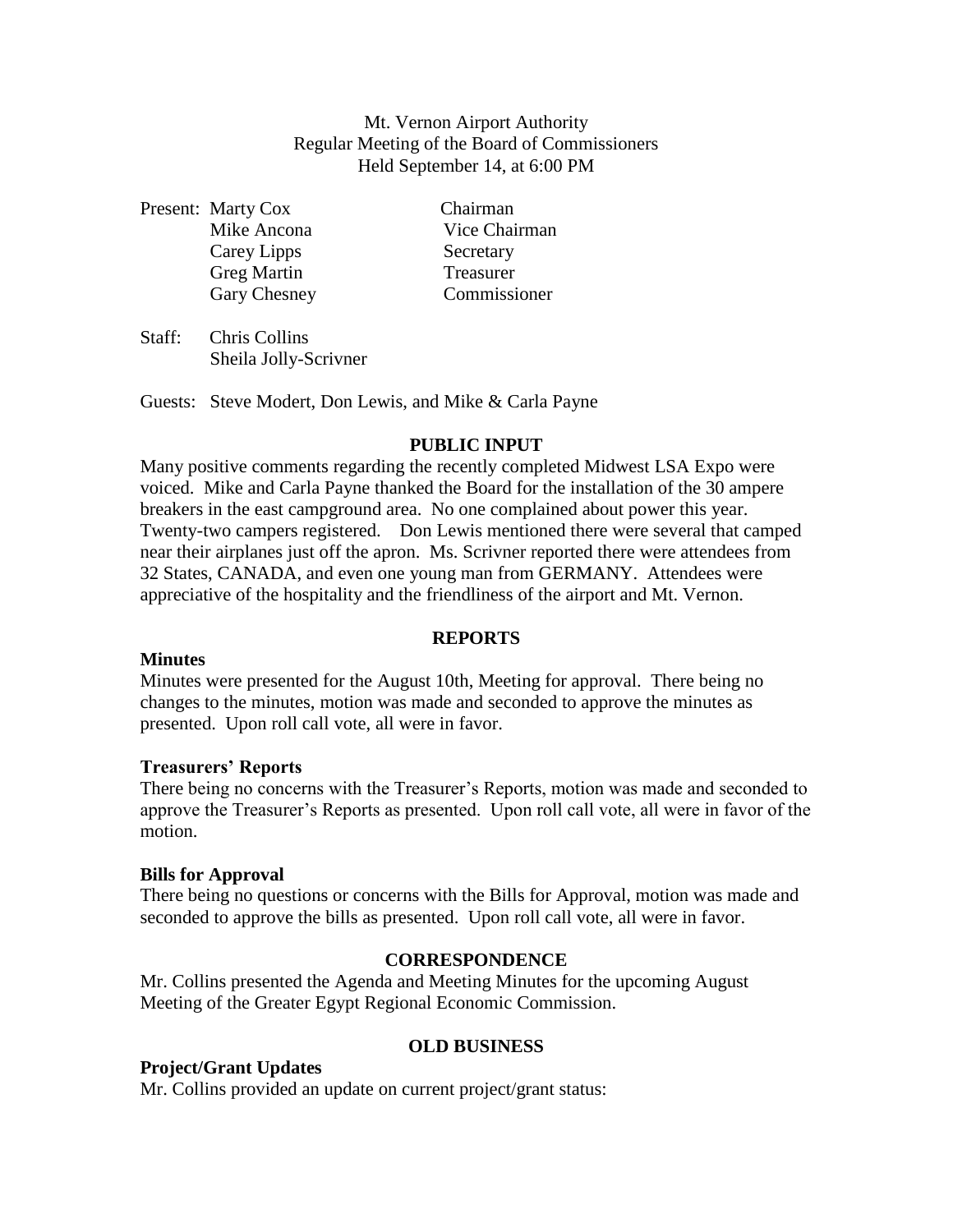*Rehabilitate Interior Perimeter Service Road Project* – Preliminary designs are done. An approved environmental CATEX (Categorical Exclusion) is in the file. Hanson engineers were on site just ahead of the Midwest LSA Expo doing final checks. I remain hopeful for the project to be included in the January, 2022 IDOT Letting.

*Innovation Park Utility Upgrade Project (Sewer Portion) –* Jefferson County Board Chairman Cliff Lindemann indicated a week or so ago the project has been submitted to the County's ARPA Consultant. I hope to hear something soon.

*Innovation Park Utility Upgrade Project (Electrical Portion) –* Included in your booklet is the Specification for the electrical portion of the project. I solicited bids, due on Friday, September 17<sup>th</sup>, for the electrical portion since it is not ARPA eligible. And, Ameren quoted a 2013 price to relocate the transformer (a 2018 quote was approximately \$5000 higher). The GMR/Air-Evac project, coming in October, will set a temporary modular structure near the Hangar #2 site. It would be great to follow through on our 2013 promise to relocate the transformer prior to building another hangar. A temporary modular is not considered a hangar, but it would be good to be proactive and prepare the site for permanent structures. I hope bids are received and they are affordable.

*KT Parking Lot Rehabilitation Project –* Hanson's Barry Stolz has seen a tentative project list for the soon to be released IDOT State/Local Program. He indicates the parking lot project is on the list. I would not schedule any celebrations until the Program Letter is received.

*New Air Rescue & Firefighting (ARFF) Vehicle* – Barry did not see this one on the list. Since the parking lot is so costly, I did not have high hopes for this project.

*Innovation Park Turbine Center (IP Hangar #2)* – I talk to the owner of the HondaJet regularly. He has an interesting proposal that we should consider. I plan to reveal this proposal in Executive Session.

*GMR IFR Base* – Staring now, the project is officially known as Air-Evac #172 – Jefferson County, Illinois. I meet regularly with Air Evac's Derrick Burwell. Last week we met with Brian Edmison and Barry Stolz and all started down a path to bring both sites into existence. As for the temporary home next to Innovation Park Hangar #1, see the site plan included in your booklet. Air Evac Facilities Department will handle the connections to our sewer (existing at the site), water in front of Hangar #1, and electrical (probably tap into the existing service on the east side of the hangar). As for the permanent site, the guys discussed several topics mostly related to who will be the architect of record (Air-Evac already has a cookie cutter design with plans), construction materials, and the general location. I plan to lean on Brian for Build to Lease Agreements and working with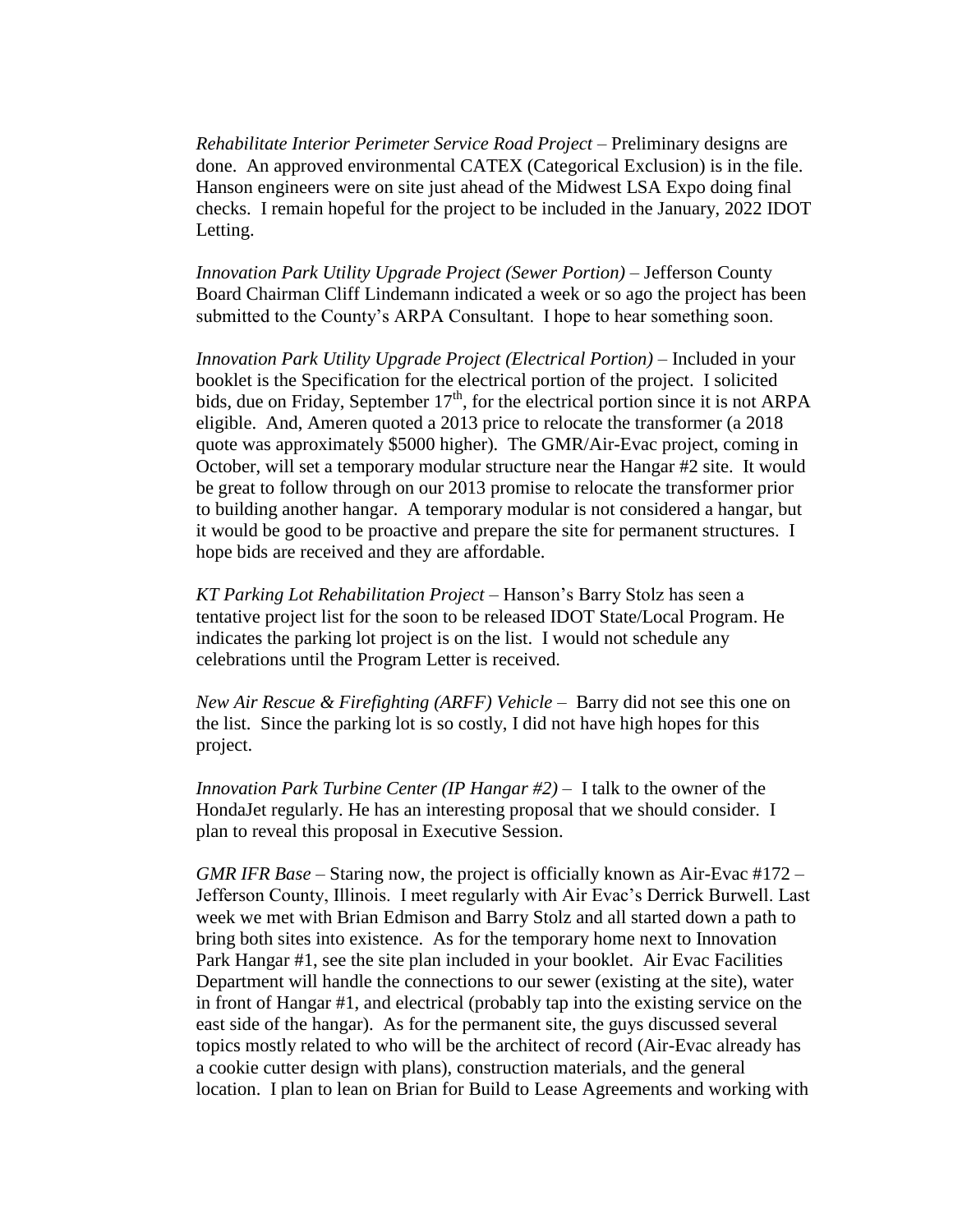the City as he has much experience with these issues. We are definitely in the infancy of this one.

*A-1100 Roof/Gutter Reconstruction* – Nothing new to report. Brian Edmison is still trying to arrange a site visit by the specialty contractor.

*T Hangar A-900 Rehabilitation Project* - Rolla from Powerlift Doors looked at the project while at the Midwest LSA Expo. He has a plan that is much better than used on the last project. I expect a quote in a week or so.

*Replace High Intensity Runway Lights on Primary Runway, Replace Medium Intensity Runway Lights on Crosswind Runway, and Replace Medium Intensity Taxiway Lights on all Taxiways*. - We had a pre-design meeting a week or so ago. It appears not all of the scope will be completed as the Program Letter stated due to the significant costs. I'll be honest - I need to clarify things with Hanson as my mind was on the expo during the meeting.

*Patio/Canopy Rehabilitation* – Included in your booklet is a photo page of this transformation. Matt and Leroy removed the ancient shrubs and the overgrown landscaping. Men in White prepped and painted the surfaces, and Dan Dare installed new exterior speakers. After the airport purchased a new amplifier; Dan connected it to the new patio speakers, the existing bathroom speakers, the speakers in the old baggage claim area, and one new speaker on the Bonnie Café Patio. The result is WMIX playing at just the right volume as people enter the terminal and do their business in the bathrooms. Dan and I will try to power the speaker(s) in the parking lot entry foyer. On a related note, check out the photo page of the Wielt Plumbing crew filling a water bottle from the Koziara Terminal water fountain. A sister water fountain was installed at SRT Aviation. We are definitely improving our facility!

*T-Hangar A-1000 Pavement Crack Filling* – A crew from Jax Asphalt was on site for an entire week in late August filling cracks of all sizes. See the photo page of the work. This was definitely needed ahead of winter 2021/2022.

*ARFF Station Upgrades* – A photo page showing the culvert installation on the Airport Road side and concrete work on the airport side of the station is included in your booklet. All that remains is the asphalt overlay on the Airport Road side.

*Scrub Land to Farm Land* (Tract #33) – The dilapidated barn and old pond are gone. Next up is the rental of another excavation machine (possibly a dozer or pan) to push and sculpt the land.

#### **NEW BUSINESS**

Hearing none, Chairman Cox moved forward on the Agenda.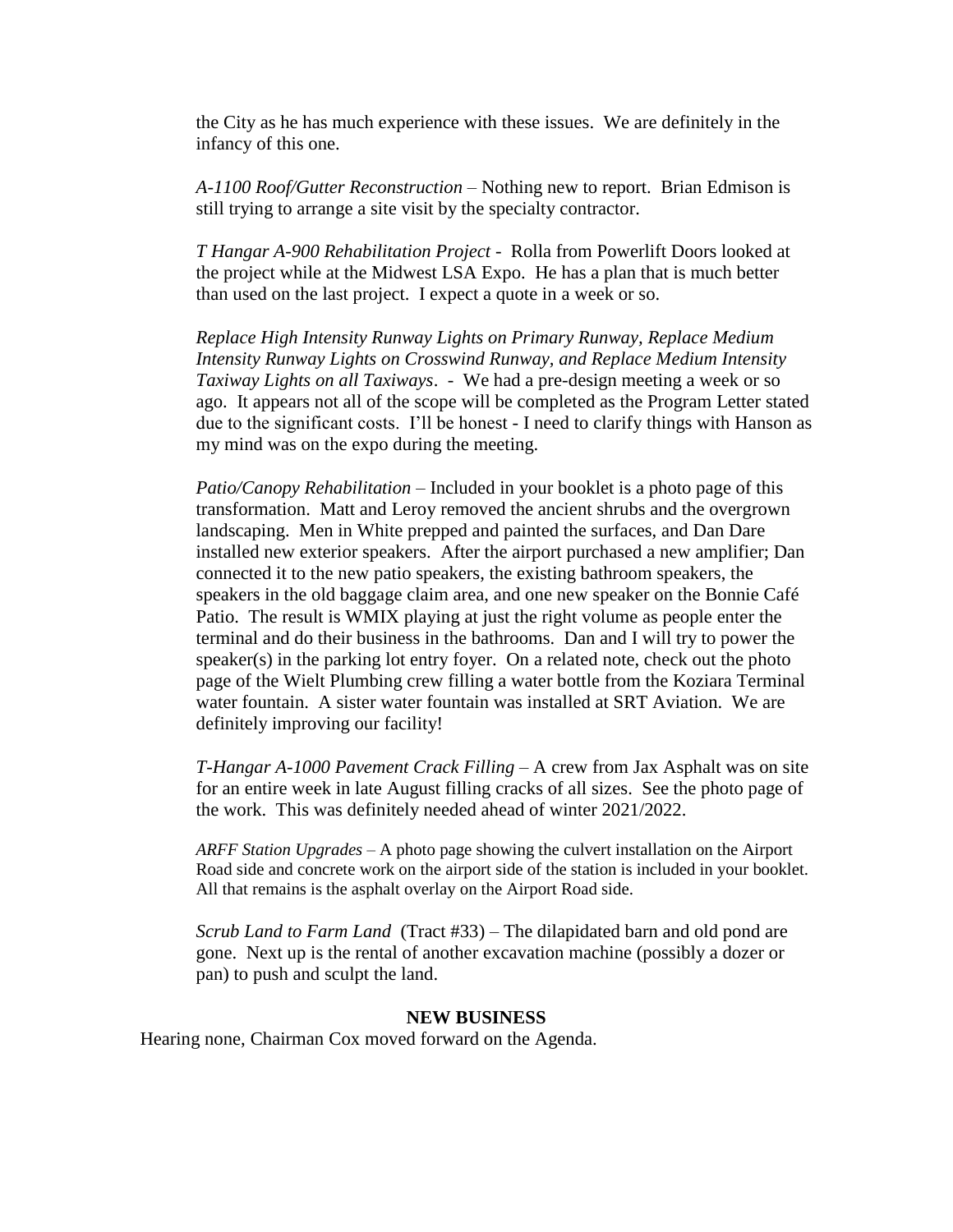### **OTHER BUSINESS**

There being no Executive Session items, no additional Other Business items, and no further items for discussion on the Agenda, motion was made and seconded to adjourn the meeting. Upon roll call vote, all were in favor and the meeting was adjourned.